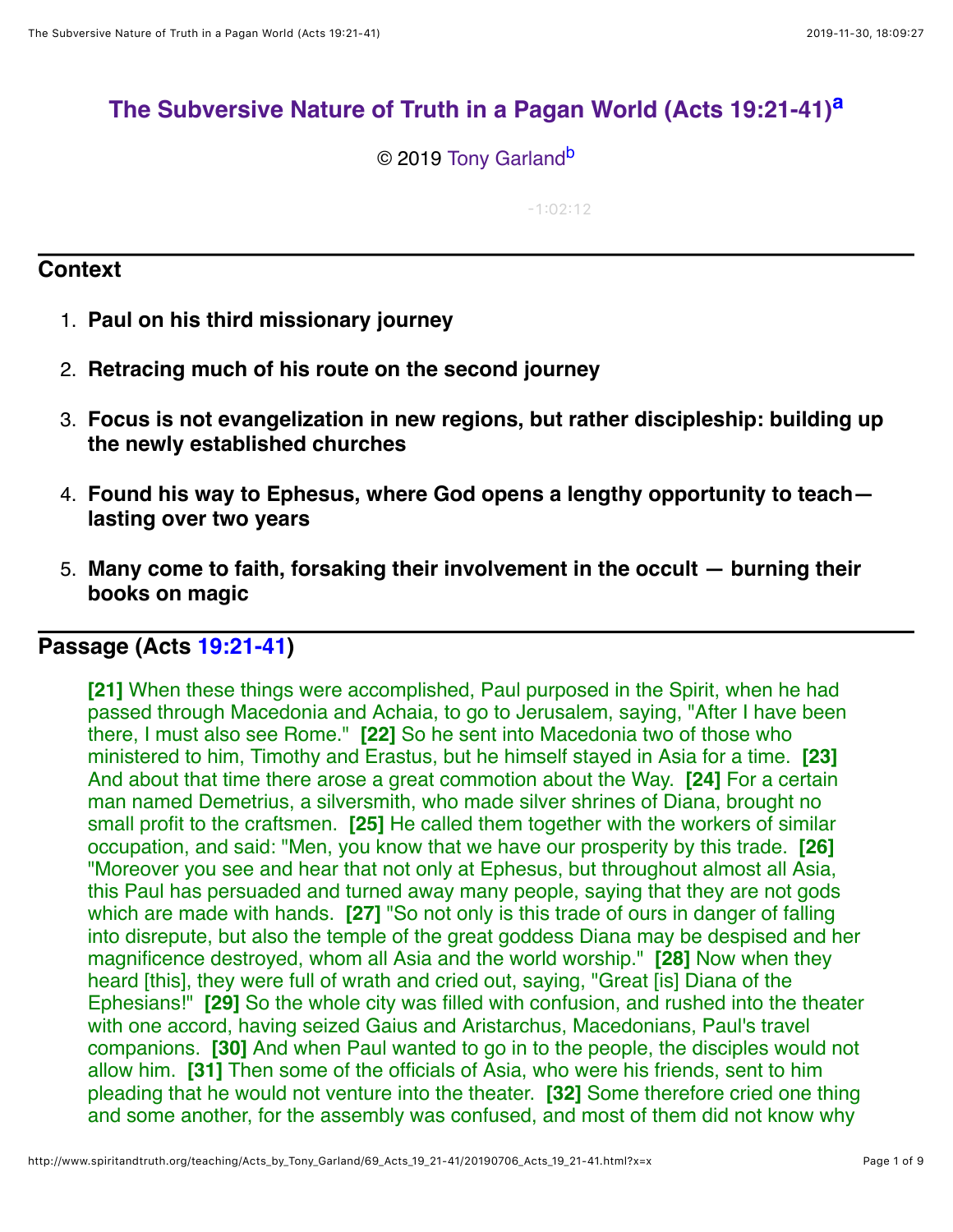they had come together. **[33]** And they drew Alexander out of the multitude, the Jews putting him forward. And Alexander motioned with his hand, and wanted to make his defense to the people. **[34]** But when they found out that he was a Jew, all with one voice cried out for about two hours, "Great [is] Diana of the Ephesians!" **[35]** And when the city clerk had quieted the crowd, he said: "Men of Ephesus, what man is there who does not know that the city of the Ephesians is temple guardian of the great goddess Diana, and of the [image] which fell down from Zeus? **[36]** "Therefore, since these things cannot be denied, you ought to be quiet and do nothing rashly. **[37]** "For you have brought these men here who are neither robbers of temples nor blasphemers of your goddess. **[38]** "Therefore, if Demetrius and his fellow craftsmen have a case against anyone, the courts are open and there are proconsuls. Let them bring charges against one another. **[39]** "But if you have any other inquiry to make, it shall be determined in the lawful assembly. **[40]** "For we are in danger of being called in question for today's uproar, there being no reason which we may give to account for this disorderly gathering." **[41]** And when he had said these things, he dismissed the assembly.<sup>1</sup>

<span id="page-1-0"></span>**Foreshadows Paul's "fourth missionary journey," in chains, to Rome — Paul purposed to visit Jerusalem after which he would set his sights on Rome.**

- 1. **Paul's appeal to Caesar (Acts [15:8](http://www.spiritandtruth.org/bibles/nasb/b44c015.htm#Acts_C15V8)[,10-11](http://www.spiritandtruth.org/bibles/nasb/b44c015.htm#Acts_C15V10); [26:32](http://www.spiritandtruth.org/bibles/nasb/b44c026.htm#Acts_C26V32); [27:24](http://www.spiritandtruth.org/bibles/nasb/b44c027.htm#Acts_C27V24); [28:19](http://www.spiritandtruth.org/bibles/nasb/b44c028.htm#Acts_C28V19))**
- <span id="page-1-1"></span>2. **Visit to Jerusalem probably to accompany the proceeds from of the fund which he had organized in the Gentile churches of Macedonia and Achaia for the relief of the poor in Jerusalem (1Cor. [16:1-4](http://www.spiritandtruth.org/bibles/nasb/b46c016.htm#1Cor._C16V1); 2Cor. [8:1-9;](http://www.spiritandtruth.org/bibles/nasb/b47c008.htm#2Cor._C8V1) 2Cor. [9:1-15](http://www.spiritandtruth.org/bibles/nasb/b47c009.htm#2Cor._C9V1); Rom. [15:25-28\)](http://www.spiritandtruth.org/bibles/nasb/b45c015.htm#Rom._C15V25)[.3](#page-7-1)**

## **Danger of crowd dynamics**

- 1. *. . . the whole city was filled with confusion* **(Acts [19:29](http://www.spiritandtruth.org/bibles/nasb/b44c019.htm#Acts_C19V29))**
- 2. *Some therefore cried one thing and some another, for the assembly was confused, and most of them did not know why they had come together* **(Acts [19:32](http://www.spiritandtruth.org/bibles/nasb/b44c019.htm#Acts_C19V32))**
	- A. "Assembly" here is [εκκλησία](http://www.spiritandtruth.org/fontsu/index.htm) [*ekkl*ē*sia*] often translated as "church" not a technical term
- 3. **Un-channelled energy fleshly behavior, open to demonic influence**
	- A. *. . . all with one voice cried out for about two hours, "Great is Diana of the Ephesians"* (Acts [19:34](http://www.spiritandtruth.org/bibles/nasb/b44c019.htm#Acts_C19V34))
	- B. This probably took place in the theater of Ephesus, cut out of the western slope of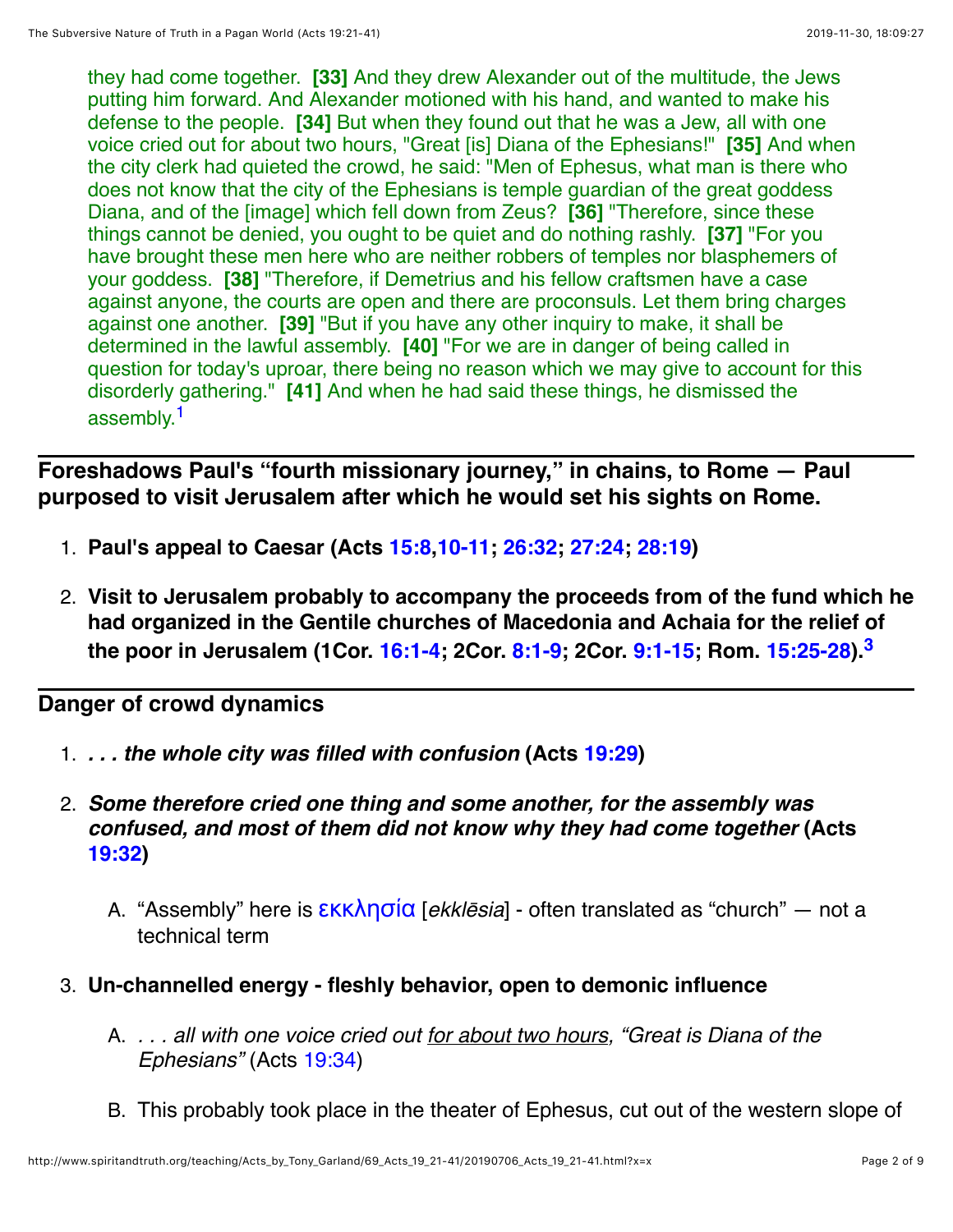<span id="page-2-0"></span>Mount Pion, which could accommodate as many as 25,000 people.<sup>4</sup>

### 4. **Unlawful behavior**

- A. City clerk [γραμματεὺς](http://www.spiritandtruth.org/fontsu/index.htm) [*grammateus*], the chief executive officer of the city
	- I. *. . . the courts are open and there are proconsules. Let them bring charges . . . if you have any other inquiry to make, it shall be determined in the lawful assembly* (Acts [19:38b-39\)](http://www.spiritandtruth.org/bibles/nasb/b44c019.htm#Acts_C19V38)
	- II. *. . . we are in danger of being called in question for today's uproar . . . this disorderly gathering* (Acts [19:40](http://www.spiritandtruth.org/bibles/nasb/b44c019.htm#Acts_C19V40))
- B. One of their own was able to restore sanity, but Alexander was simply shouted down.
- C. *You shall not follow a crowd to do evil . . .* (Ex. [23:2\)](http://www.spiritandtruth.org/bibles/nasb/b02c023.htm#Ex._C23V2)

## **Subversive nature of truth**

- 1. **"Subversive" in relation to the present age and world-view dominated by paganism**
- 2. **Truth undermines sacred cows, often on two levels: 1) economic; 2) power/control**
	- A. Challenges power/control
		- I. Control by church hierarchy such as Eastern Orthodoxy or Roman Catholicism - the NT knows no such hierarchy, pomp and circumstance
		- II. Control by dispensing God's grace: the sacraments and mass of Roman Catholicism - there is only one Mediator between God and men, the Man Christ Jesus (1Ti. [2:5](http://www.spiritandtruth.org/bibles/nasb/b54c002.htm#1Ti._C2V5))— not an institution
		- III. Performance-based religions, such as Islam salvation is by grace through faith and not of works (Eph. [2:8-9\)](http://www.spiritandtruth.org/bibles/nasb/b49c002.htm#Eph._C2V8)
		- IV. Secular humanisms' atheistic materialism and its grip and control over education - we are created in God's image with an eternal soul and purpose (Gen. [1:27-27](http://www.spiritandtruth.org/bibles/nasb/b01c001.htm#Gen._C1V27))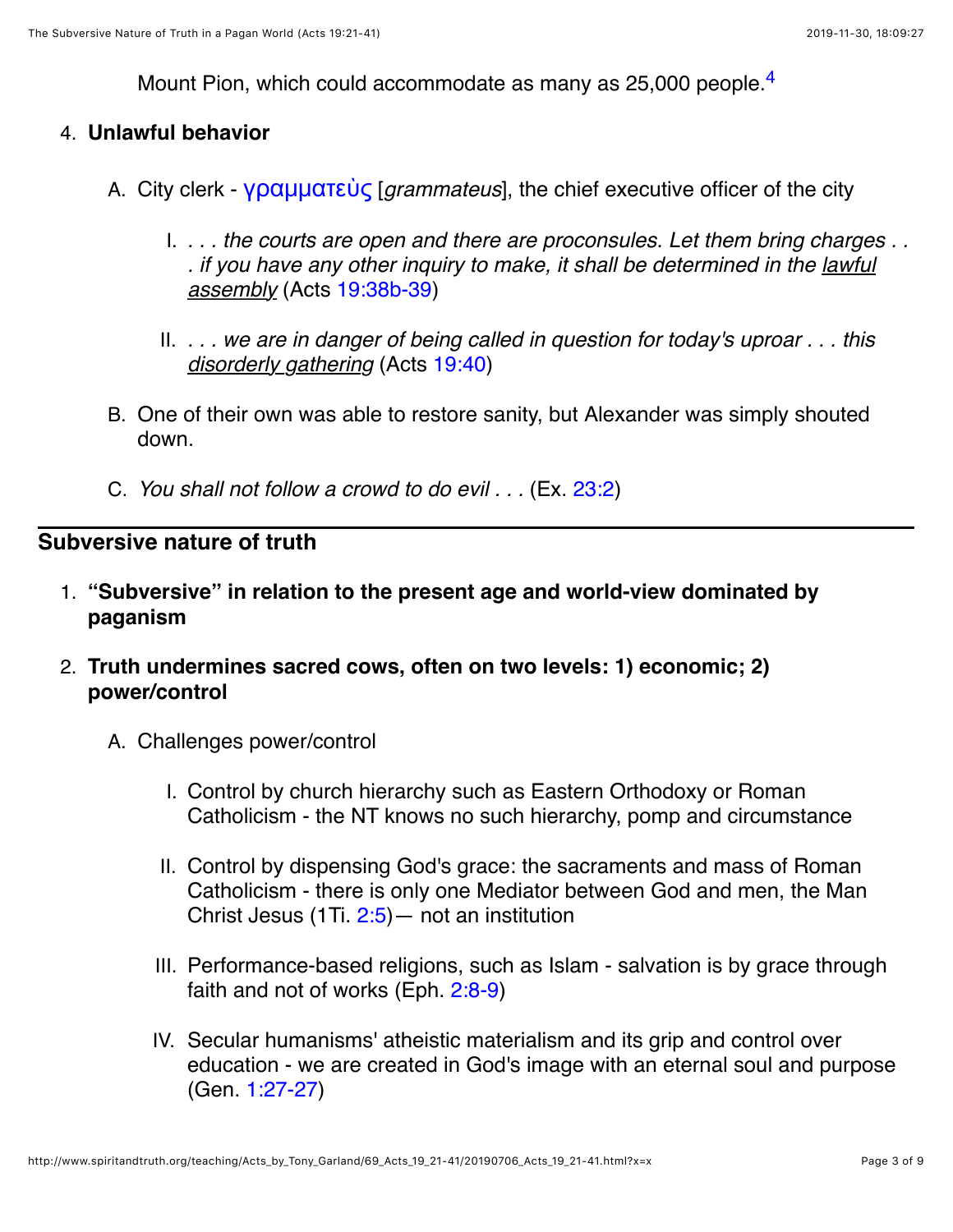- V. Various international fraternities, such as masonic orders, which elevate good works and brotherhood over Christian truth: the only way of salvation is found exclusively through Jesus - *Nor is their salvation in any other, for there is no other name under heaven given among men by which we must be saved* (Acts [4:12\)](http://www.spiritandtruth.org/bibles/nasb/b44c004.htm#Acts_C4V12)
- VI. The grip of superstitious beliefs (Acts [14:15](http://www.spiritandtruth.org/bibles/nasb/b44c014.htm#Acts_C14V15))
- B. Challenges economics
	- I. Personal economics of the silversmiths such as Demetrius
		- a. Made silver shrines, brought no small profit to the craftsmen
		- b. Called together the workers of similar occupation
	- II. Economics of institutions, principalities, and countries
		- a. *So not only is this trade of ours in danger of falling into disrepute, but also the temple of the great goddess Diana may be despised and her magnificence destroyed, whom all Asia and the world worship* (Acts [19:27](http://www.spiritandtruth.org/bibles/nasb/b44c019.htm#Acts_C19V27))
		- b. Annual public festival brought commercial benefit to Ephesus and the surrounding region
		- c. Background on Temple of Diana (Roman name, Greek manuscript reads, *Artemis*)
			- i. Goddess of light by night (juxtaposed with Apollo, the luminous god of day) — sometimes associated with *Selene*, the moon goddess
			- ii. Depicted as a mighty huntress the goddess of the chase, often accompanied by a hind (a deer)
			- iii. "In early times, human sacrifices had been offered to Artemis"<sup>5</sup>
			- iv. In Ephesus, the temple was the site of ceremonial prostitution  $6$

<span id="page-3-1"></span><span id="page-3-0"></span>. . . reckoned as one of the seven wonders of the ancient world. It covered an area four times as large as that of the Parthenon in Athens; it was supported by 127 pillars, each of them sixty feet high, and was adorned by . . . great sculptors of antiquity.<sup>[7](#page-7-5)</sup>

<span id="page-3-2"></span>She was undoubtedly a representative of the same power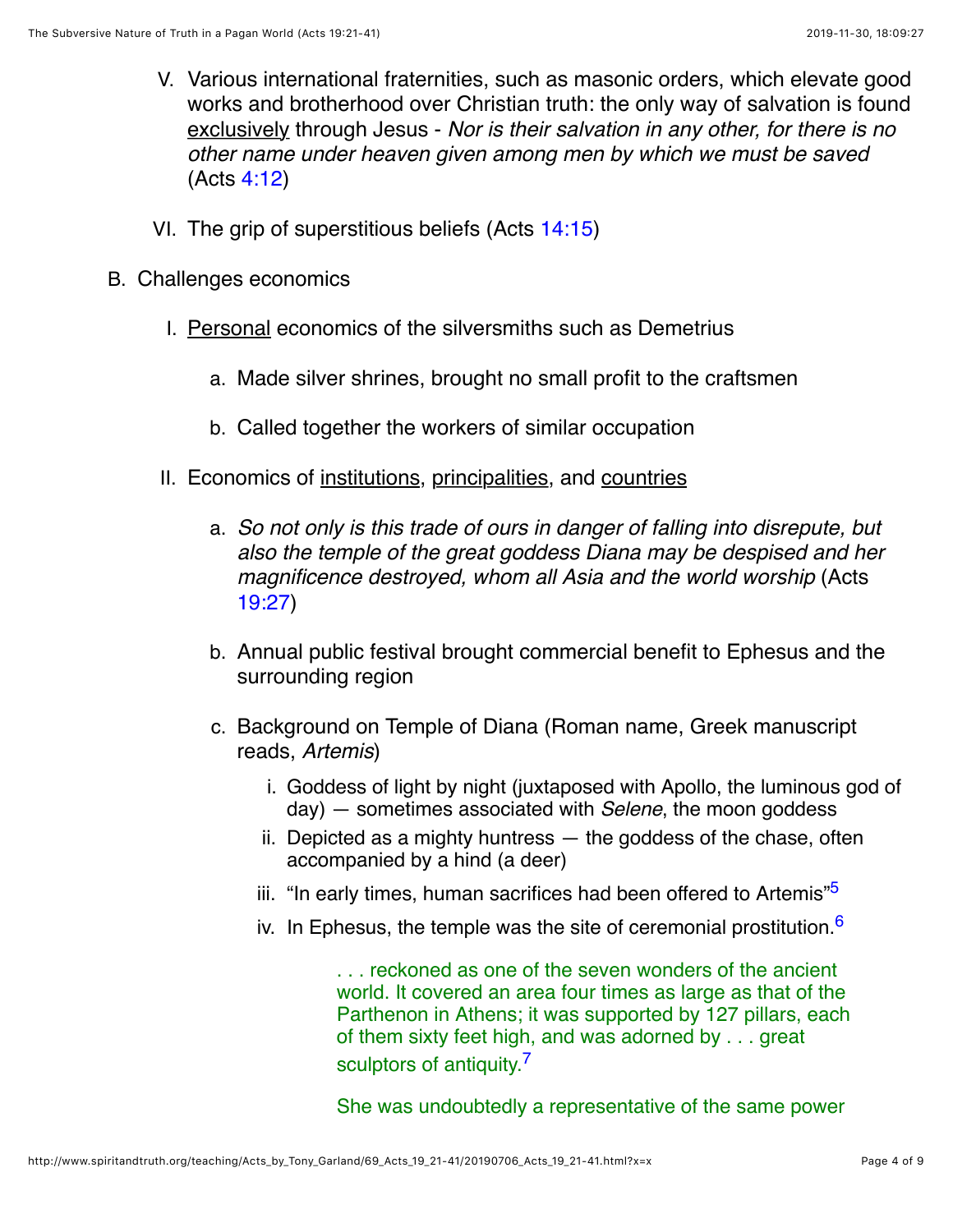<span id="page-4-1"></span><span id="page-4-0"></span>presiding over conception and birth that was adored in Palestine under the name Ashtoreth.<sup>8</sup>

- v. Known by other names in other cultures: *Astarte* (Phoenicia); *Ishtar* (Assyria)[.10](#page-7-7)
- III. The truth taught by Paul: *they are not gods which are made with hands* (Acts [19:26](http://www.spiritandtruth.org/bibles/nasb/b44c019.htm#Acts_C19V26))
	- a. Related to the second commandment: *You shall not make for yourself a carved image, or any likeness [of anything] that [is] in heaven above, or that [is] in the earth beneath, or that [is] in the water under the earth; you shall not bow down to them nor serve them. . . .* (Ex. [20:4-5a\)](http://www.spiritandtruth.org/bibles/nasb/b02c020.htm#Ex._C20V4)
	- b. Basic monotheism only one God, not an idol
		- i. *. . . Alexander . . . wanted to make his defense to the people. But when they found out he was a Jew, all with one voice cried out for about two hours, "Great is Diana of the Ephesians"* (Acts [19:33b-34\)](http://www.spiritandtruth.org/bibles/nasb/b44c019.htm#Acts_C19V33)
			- Notice how the Jews were also threatened along with Paul
				- The Way was still viewed as a Jewish sect
				- Christianity and Judaism share the Old Testament, the ten commandments, and the same monotheistic God who cannot, and must not, be represented by images
		- ii. *. . . the [image] which fell down from Zeus* (Acts [19:35\)](http://www.spiritandtruth.org/bibles/nasb/b44c019.htm#Acts_C19V35) housed in the temple at Ephesus
			- [διοπετοῦς](http://www.spiritandtruth.org/fontsu/index.htm) [*diopetous*], fell: from Jupiter (KJV); from the sky (ESV); from heaven (NASB, NET)
			- A meteorite, possibly with a crude representation approximating the multi-breasted Diana?
			- Image of Diana, possibly carved from ebony?
			- "The upper part of her body was completely covered with rows of breasts to signify that she was the mother of all life. . . . she impersonated the reproductive powers of men and of animals and of all other life."<sup>[11](#page-7-8)</sup>
			- The city clerk may have made mention of its origin to exempt it from Paul's teaching concerning man-made idols—in that it's source was not of this world
- <span id="page-4-2"></span>3. **If you are a Christian — attempting to walk in obedience to Christ — you will be subversive (actually corrective) within our increasingly pagan culture**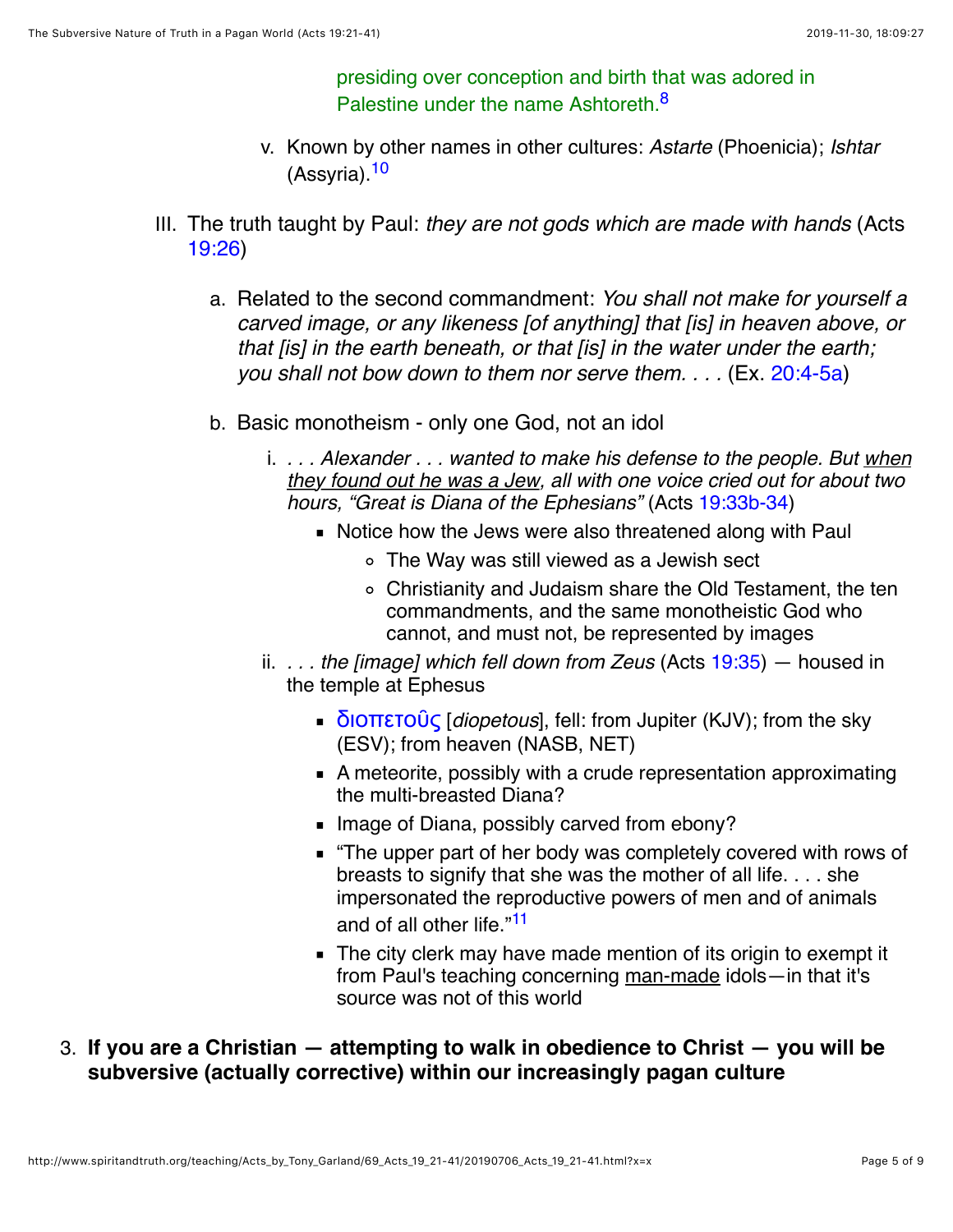- <span id="page-5-0"></span>A. Inevitable collision with the schemes of the "god of this age" under who's sway the world operates (2Cor. [4:4](http://www.spiritandtruth.org/bibles/nasb/b47c004.htm#2Cor._C4V4))
	- I. F.F. Bruce, "This disturbance, . . . arose out of the threat which the gospel represents to all pagan worship . . . <sup>"[12](#page-7-9)</sup>
	- II. Christianity is not a spiritual belief system of personal and private devotion—it operates in the real world and has profound influence upon individuals, institutions, societies, and even nations.
		- a. "Shoe-leather" Christianity there is no other kind
		- b. Theology is not an abstract, esoteric subject: it has huge implications in the real world
- B. No need to say anything directly against opposing moral or world-views
	- I. The city clerk, in defense of Paul and his companions: *. . . these men . . . who are neither robbers of temples nor blasphemers of your goddess* (Acts [19:37](http://www.spiritandtruth.org/bibles/nasb/b44c019.htm#Acts_C19V37))
	- II. *But you have carefully followed my doctrine, manner of life, purpose, faith, longsuffering, love, perseverance, persecutions, afflictions, which happened to me at Antioch, at Iconium, at Lystra—what persecutions I endured. And out of [them] all the Lord delivered me. Yes, and all who desire to live godly in Christ Jesus will suffer persecution.* (2Ti. [3:10-12\)](http://www.spiritandtruth.org/bibles/nasb/b55c003.htm#2Ti._C3V10)
	- III. Living the truth, even if we attempt to restrict it to our personal lives, will bring persecution — because any representation of the truth also communicates judgment of that which is false
		- a. Our refusal to go along with the crowd *is* the convicting power of the Spirit on ungodliness
			- i. *And when He has come, He will convict the world of sin . . . of sin, because they do not believe in Me* (John [16:8-9](http://www.spiritandtruth.org/bibles/nasb/b43c016.htm#John_C16V8))
			- ii. This conviction is primarily through the body of Christ, Whom the Spirit indwells and empowers in Christ's absence
		- b. Here: Diana and her images are irrelevant and have no value
		- c. Refusal to "do X" implicitly communicates judgment to those who *do*
		- d. *For we [have spent] enough of our past lifetime in doing the will of the*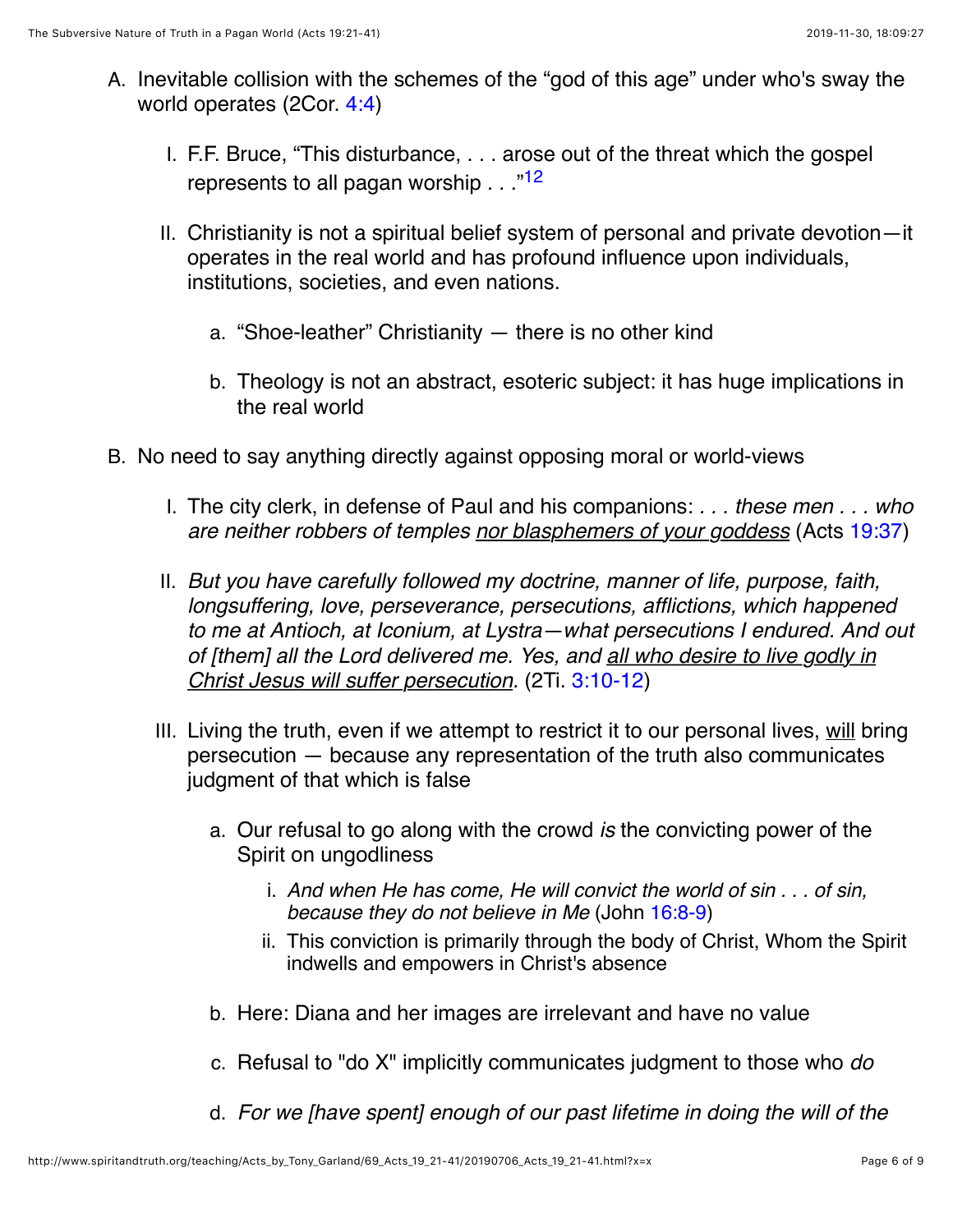*Gentiles—when we walked in lewdness, lusts, drunkenness, revelries, drinking parties, and abominable idolatries. In regard to these, they think it strange that you do not run with [them] in the same flood of dissipation, speaking evil of [you].* (1Pe. [4:3-4](http://www.spiritandtruth.org/bibles/nasb/b60c004.htm#1Pe._C4V3))

- i. Why do they speak evil of us?
- ii. Because we are "not of this world"  $-$  we are aliens
- iii. Like Israel among the pagan nations of old, once we are born again, we will never again "fit in"
	- *What you have in your mind shall never be, when you say, 'We will be like the Gentiles, like the families in other countries, serving wood and stone.'* (Eze. [20:32\)](http://www.spiritandtruth.org/bibles/nasb/b26c020.htm#Eze._C20V32)
- C. We are the aroma of life and of death
	- I. *Now thanks [be] to God who always leads us in triumph in Christ, and through us diffuses the fragrance of His knowledge in every place. For we are to God the fragrance of Christ among those who are being saved and among those who are perishing. To the one [we are] the aroma of death [leading] to death, and to the other the aroma of life [leading] to life. And who [is] sufficient for these things?* (2Cor. [2:14-16](http://www.spiritandtruth.org/bibles/nasb/b47c002.htm#2Cor._C2V14))
- D. Are we willing to be salt and light? Are *you* willing?
	- I. *Blessed are you when they revile and persecute you, and say all kinds of evil against you falsely for My sake. Rejoice and be exceedingly glad, for great [is] your reward in heaven, for so they persecuted the prophets who were before you. You are the salt of the earth; but if the salt loses its flavor, how shall it be seasoned? It is then good for nothing but to be thrown out and trampled underfoot by men. You are the light of the world. A city that is set on a hill cannot be hidden. Nor do they light a lamp and put it under a basket, but on a lampstand, and it gives light to all [who are] in the house. Let your light so shine before men, that they may see your good works and glorify your Father in heaven.* (Mat. [5:11-16\)](http://www.spiritandtruth.org/bibles/nasb/b40c005.htm#Mat._C5V11)
		- a. For My sake not just when we *testify about Christ*, but when we *live as Christ* — when we live according to our identity as His body in His absence
		- b. If the salt loses its flavor . . . a lamp under a basket how does this happen? Intimidation, compromise, embarrassed for Christ, concerned about our reputation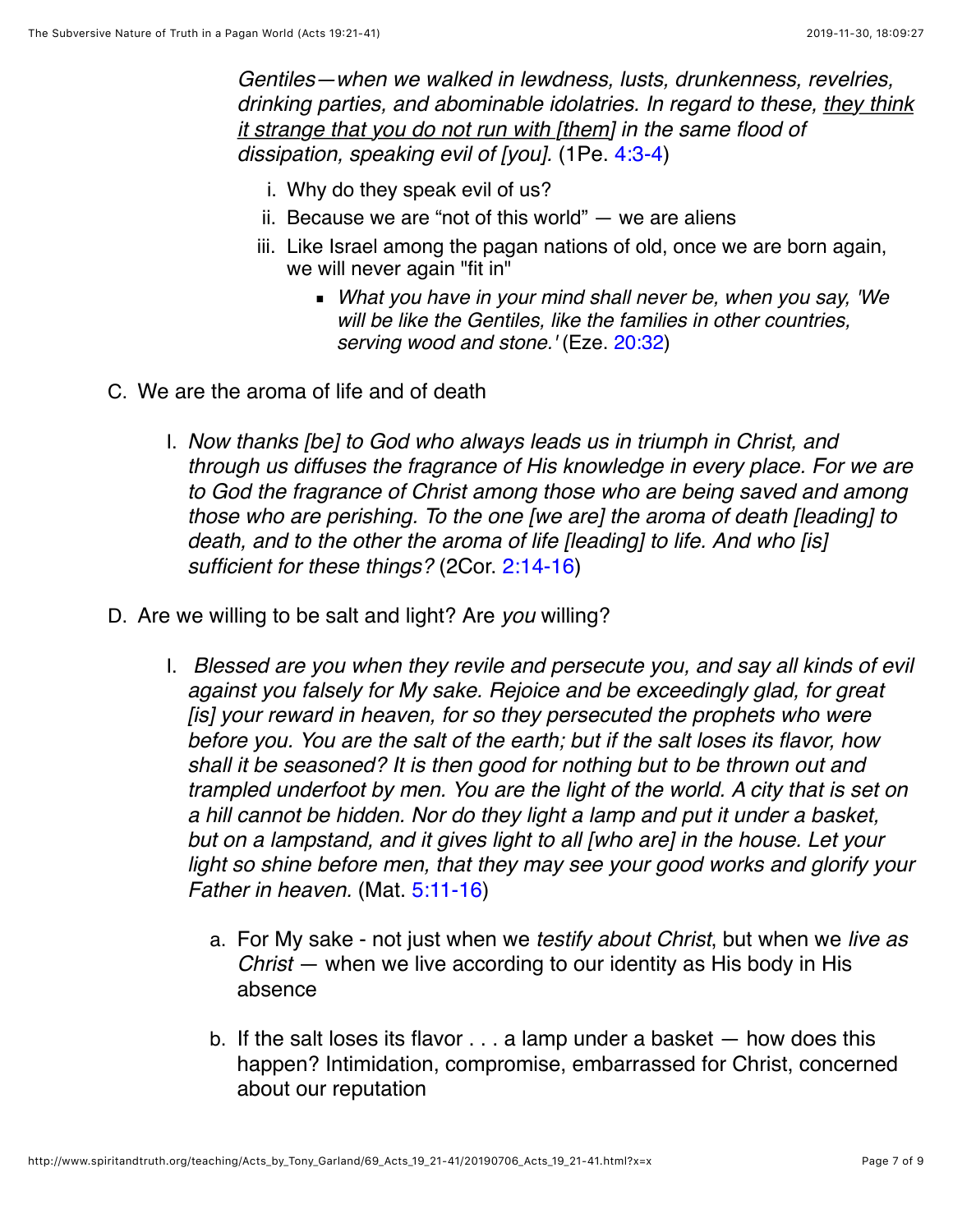c. What is seen: our good works — which often amount to our refusal to participate in bad works



<span id="page-7-18"></span><span id="page-7-16"></span>SpiritAndTruth.org Scan Code<sup>c</sup>

### Endnotes:

- <span id="page-7-0"></span>[1.](#page-1-0) [NKJV](#page-7-10), Acts [19:21-41](http://www.spiritandtruth.org/bibles/nasb/b44c019.htm#Acts_C19V21)
- <span id="page-7-13"></span>[2.](#page-7-11) [Ref-0653](#page-7-12), 372
- <span id="page-7-11"></span><span id="page-7-1"></span>[3.](#page-1-1) [2](#page-7-13)
- <span id="page-7-2"></span>[4.](#page-2-0) [Ref-0653](#page-7-12), 376
- <span id="page-7-3"></span>[5.](#page-3-0) [Ref-0185](#page-7-14), Gods, False
- <span id="page-7-4"></span>[6.](#page-3-1) [Ref-0485](#page-7-15), Diana;Artemis
- <span id="page-7-5"></span>[7.](#page-3-2) [Ref-0653](#page-7-12), 374
- <span id="page-7-6"></span>[8.](#page-4-0) [Ref-0185](#page-7-14), Gods, False
- <span id="page-7-17"></span>[9.](#page-7-16) [Ref-0485](#page-7-15), Diana;Artemis
- <span id="page-7-7"></span>[10.](#page-4-1) "She may, however, be identified with the Cybele of the Phrygians whose name she also bore, and with several other deities who were worshipped under different names in various parts of the Orient. In Cappadocia she was known as Ma; to the Syrians as Atargatis or Mylitta; among the Phoenicians as Astarte, a name which appears among the Assyrians as Ishtar; the modern name Esther is derived from it. The same goddess seems to have been worshipped by the Hittites, for a female deity is sculptured on the rocks at Yazili Kaya, near the Hittite city of Boghazkeui.["9](#page-7-17)
- <span id="page-7-8"></span>[11.](#page-4-2) [Ref-0485](#page-7-15), Diana;Artemis
- <span id="page-7-9"></span>[12.](#page-5-0) [Ref-0653](#page-7-12), 373

#### Sources:

**0653**

- <span id="page-7-14"></span><span id="page-7-10"></span>**NKJV** Unless indicated otherwise, all Scripture references are from the *New King James Version*, copyright © 1982 by Thomas Nelson, Inc. Used by permission. All rights reserved. **Ref-0185** Merrill F. Unger, R. K. Harrison and Howard Frederic Vos, *New Unger's Bible Dictionary* (Chicago, IL: Moody Press, 1988). **Ref-0485** Orr, J., M.A., D.D. (1999). The International standard Bible encyclopedia : 1915 edition (J. Orr, Ed.). Albany, OR: Ages Software.
- <span id="page-7-15"></span><span id="page-7-12"></span>**Ref-**F. F. Bruce, *The Book of the Acts* (Grand Rapids, MI: Eerdmans, 1988).